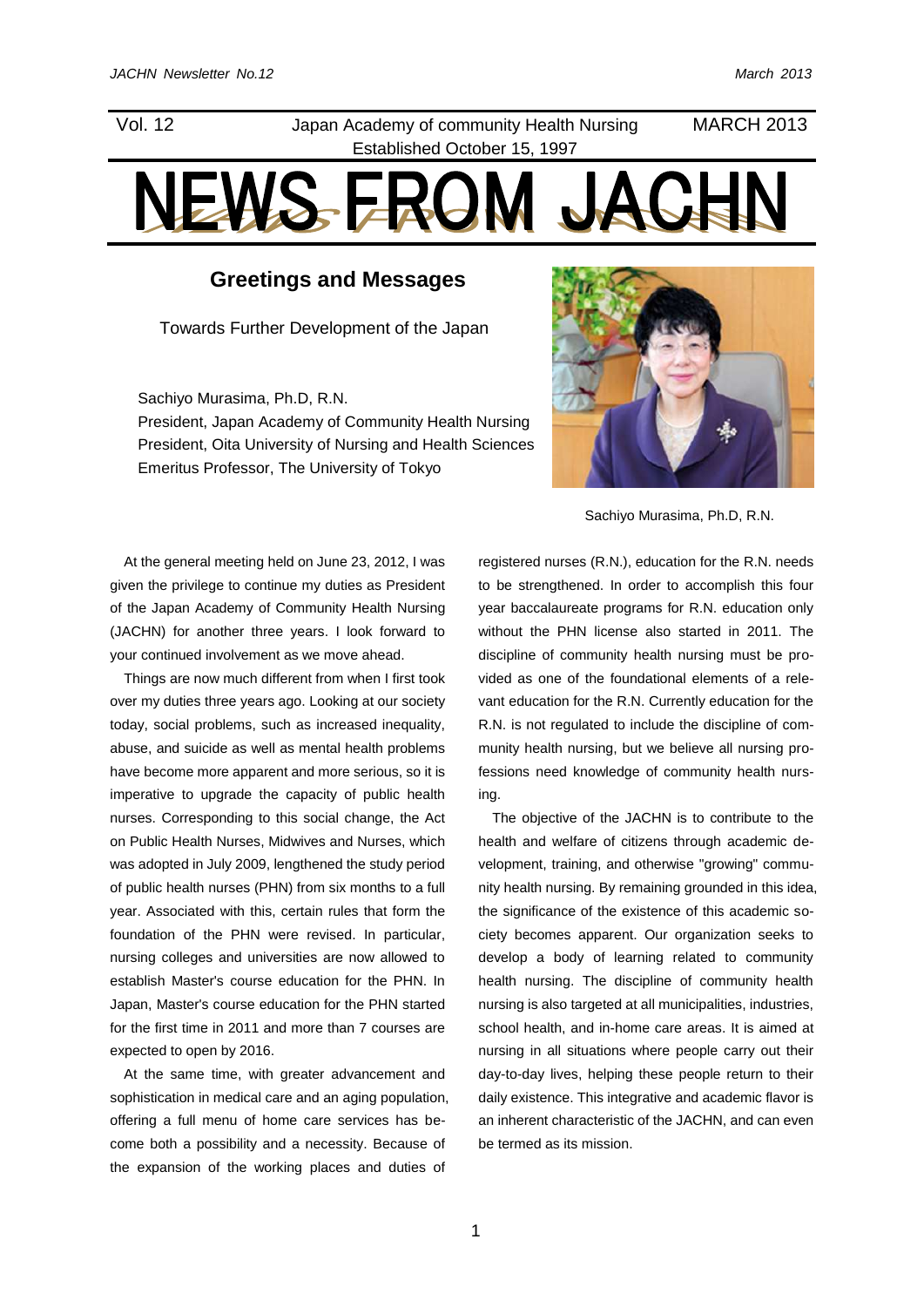Based on these concepts, the administrative board increased the number of publications of the Journal of the JACHN from two issues to three per year. The primary reason is the remarkable development of young researchers and their increased contributions, and it became difficult to include all the information in a biannual publication. Another contributing factor is the conscious desire to strengthen the scholarly dimension of this academic society.

Concerning the international activity of the JACHN, the 2nd Japan-South Korea Community Health Nursing Conference was held in Kobe City in July, 2011. In 2015 an International Conference on Community Health Nursing Research (ICCHNR) and the 3rd. Japan-South Korea Community Health Nursing Conference are scheduled to be held in Seoul. The JACHN will prepare so that many people participate and exchange information at these conferences. Globalization is advancing more and more. An international network of public health nurses is needed. The JACHN will work on creating such a network in collaboration with the Japanese Nursing Association.

Going forward, we need to shape the role that the JACHN will take so that it will make important contributions in the real world. We are committed to proactively carrying out our evidence-based proposals through activities and research designed to make meaningful contributions to society. It is my hope as the president of JACHN, via discussions with fellow members and colleagues throughout the world, that we can work together to determine the best way of accomplishing this. I look forward to your continued engagement and assistance in this endeavor.

# **Purpose and Action of Committees for the 2012 to 2014 Fiscal Term**

#### **1. Editorial Board**

#### 1) Policy

The Journal of Japan Academy of Community Health Nursing aims to provide access to timely research and practice features of use to public health nurses, administrators, educators and all the related people in the field of community health nursing. The journal emphasizes original scholarship on community health nursing and articles include original articles,

research reports, practice concepts, and educational features with the goal of development of theory, education, methods, policy, and ethical and legal issues that contribute to the health and welfare of people. 2) Plans

- (1) Organize meetings of the Editorial Committee (four times a year).
- (2) Organize an extended meeting of the Editorial Committee (once a year).
- (3) Issue three editions of the official journal per year (starting with Vol. 15 No. 2).
- (4) Conduct activities in coordination with other Committees and the Administration Center.

(Chaired by Prof Etsuko Tadaka, Yokohama City University)

#### **2. Research Promotion Committee**

#### 1) Purpose

Promote the research activities of JACHN members by improving knowledge about research methodologies, and encouraging research exchange among members, thereby contributing to the development of community health nursing as an academic discipline.

- 2) Plans
- (1) Organize seminars on research activities (at least once a year)
- a. Timing: in parallel with the Academic Conference or on another appropriate date
- b. Topics: EBN/EBHP, methodology of qualitative research (methods of analysis, guidance, etc.), research on social epidemiology, research ethics, method of input to peer review, how to write research articles in English
- (1) Promotion of research exchange among members
- (2) Other

(Chaired by Prof Kiyomi Asahara, St Luke's College of Nursing)

#### **3. Public Relations Committee**

#### 1) Purpose

- (1) Promote and enhance public information activities (public relations, communication of activities, and expansion of membership).
- (2) Support the activities of the Board of Directors, Committees and Academic Conference.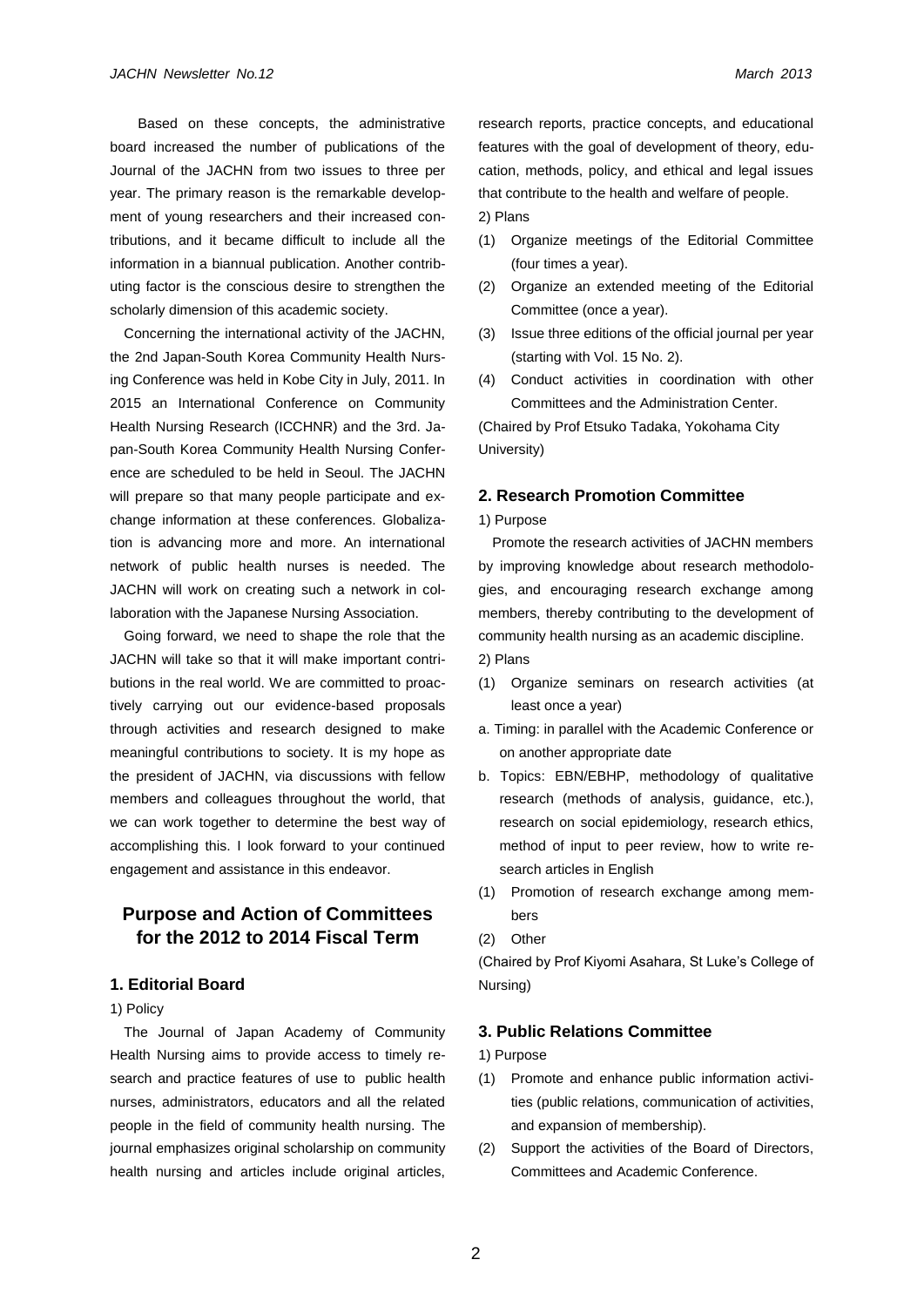#### 2) Plans

Three-year objectives (FY2012–2014)

- (1) Upgrade the website to promote its use with increased visibility, by enhancing its contents to include appropriate links, more pages in English and reports of Committee activities.
- (2) Review the present website and prepare a draft budget for upgrading in FY2012, upgrade the website in FY2013, and evaluate the use of the upgraded website in FY2014.

3) Plan for FY2012

- (1) Review the links.
- (2) Review the English web pages.
- (3) Review the visibility and design of the website, and negotiate with contractors.
- (4) Prepare and distribute documents to invite requests for public information activities at the Board of Directors meeting.

4) Membership and allocation of roles

- (1) Planning: Reiko Okamoto (Okayama University)
- (2) Website: Hisako Izumi (Sapporo Medical University), Chiyori Haga (University of Yamanashi)
- (3) Accounting/records: Keiko Koide (Okayama University)

(Chaired by Prof Reiko Okamoto, Okayama University)

## **4. Education Committee**

1) Purpose

Conduct academic activities contributing to community health nursing education and post-graduate training, etc.

2) Plans

- (1) In-service training of public health nurses
- a. Review the method of training for novice public health nurses (PHNs) in municipal governments (including the review of training systems, training programs and the method of support for novice municipal PHNs training at public health centers).
- b. Review the goals to be attained by mid-level PHNs.
- c. Review the goals to be attained by managerial PHNs.
- (2) In-service training of home visiting nurses
- a. Review the role to be played by JACHN in providing in-service training for home visiting nurses.
- (3) In-service training of occupational health nurses:
- a. Review the content and method of training.
- (4) In-service training of nurse-teachers with qualifications as nurses
- a. Gain insight into the situation of in-service training provided to nurse-teachers in schools for special needs education.
- 3) Methods
- (1) Implement activities in line with the plan described above, with roles shared among committee members in accordance with their respective expertise and career.

(2) Organize three committee meetings per year. (Chaired by Prof Sanae Haruyama, Jichi Medical University)

# **5. International Exchange Promotion Committee**

1) Purpose

The purpose of this committee is to promote the international exchange activities for community health nursing practice, research and education. 2) Plans

- (1) Issue the JACHN newsletter in English per year to inform about JACHN activities and the latest trend in Japan.
- (2) Promote an international networking-building in cooperation with International Conference on Community Health Nursing Research (ICCHNR) and other associations.

(3) Organize a committee meeting once a year.

(Chaired by Prof Emiko Saito, Tokyo Metropolitan University)

# **6. Science Council of Japan Coordination Committee**

JACHN is an academic organization cooperating with the Science Council of Japan as a member of the Japan Association of Nursing Academies. The purpose of the Committee is to contribute to the development of education, research and practice in the field of community health nursing by working with other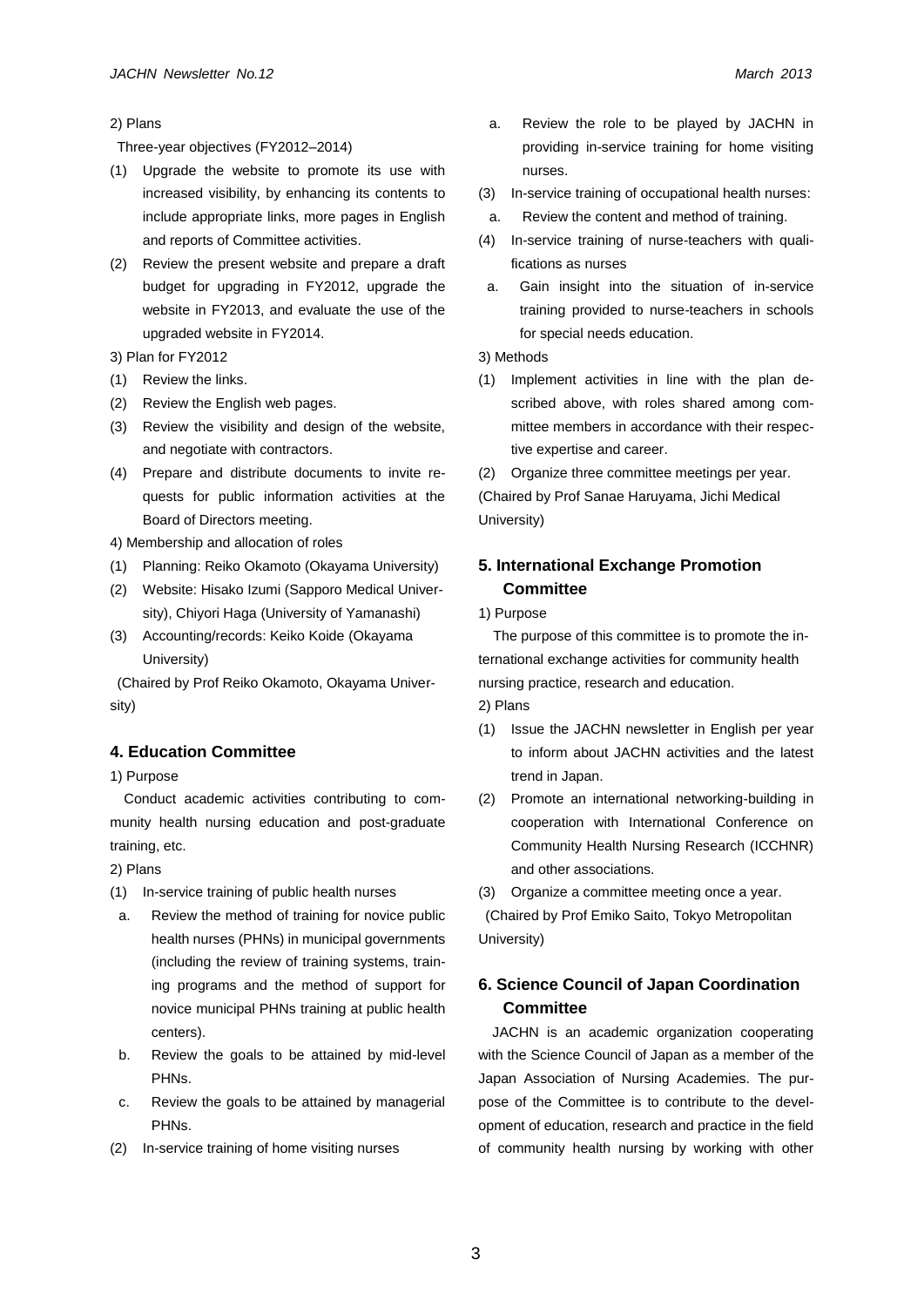academic organizations involved in the field of nursing science.

(Chaired by Prof Sachiyo Murashima, Oita University of Nursing and Health Sciences)

# **7. Social Insurance Union Societies Related Nursing Committee**

Activities:

- 1) Participate in the Committee on Medical and Nursing Fee Structure of the Social Insurance Union Societies Related Nursing
- 2) Participate in the Nursing Fee Working Group.
- 3) Organize a committee meeting for revision of the fee structure in FY2014.
- 4) Other

(Chaired by Prof Mikako Arakida, International University of Health and Welfare)

## **8. Thesis Award Committee**

Administer the following annual award scheme in a systematic manner.

1) Selection of award-winning theses

- (1) Select award-winning theses (awards for excellence and encouragement).
- (2) With the approval of the Board of Directors, exhibit posters of the award-winning theses at the annual Academic Conference.
- 2) Recommendations for honorary membership
- (Chaired by Prof Misako Miyazaki, Chiba University)

# **9. Project for Improvement of Disaster Relief**

1) Purpose of activities for the current year

Share correct, scientific knowledge among members to develop the basis for disaster relief and consider how best to provide disaster relief, building on the practice and research findings of JACHN members.

## 2) Activities for FY2012

Organize a seminar for gaining correct knowledge about radiation and understanding the situation at Fukushima.

#### 3) Activities for FY2013

Organize a workshop for understanding of the mechanism of tsunami, the impact of disasters and disaster management activities.

4) Activities for FY2014 To be determined (Prof Misako Miyazaki, Chiba University)

# **Current Research**

# **Titles and authors from Vol.15 (1) - (3) of Journal of Japan Academy of Community Health Nursing**

## **Vol.15 (1)**

## **Preface**

Kazuko Saeki: The Future of Japan Academy of Community Health Nursing. 15(1): 3-4, 2012

#### **Original Articles**

Yuko Itabashi, Yuko Bessho, Mari Ueno: Sense of Burden and Positive Feelings: Regarding Defecation Care among Husband Caregivers. 15(1): 5-15, 2012.

Yuzuri Masuda, Etsuko Tadaka, Yuka Dai: Reliability and Validity of the Japanese Version of the UCLA Loneliness Scale Version 3 among the Older Population. 15(1): 25-32, 2012.

#### **Review Articles**

- Waka Itoi, Tomoko Kamei, Etsuko Tadaka, Fumiko Kajii, Yuko Yamamoto, Kiyoto Hirose, Fumio Kikuta: Literature Review on the Effective Intergenerational Programs and Outcomes for Elders and Children in the Community. 15(1): 33-44, 2012.
- Kaori Nakayama-Ono, Akiko Sasaki, Tomoko Tanuma: Parenting Support Program for Parents of Preschool Children with Developmental Disabilities. 15(1): 45-51, 2012.

#### **Preliminary Reports**

- Satomi Maruo, Ayumi Kono: Trial of Program to Promote Understanding of Dementia among Community-dwelling People. 15(1): 52-60, 2012
- Akiko Honda, Nobuko Katahira, Yuko Bessho, Teiji Ohta: Withdrawing the Use of Long Term Care Services by Elderly Due to the Economical Problem by Care Manager. 15(1): 61-70, 2012.

Yasuyo Oshiguri, Shiho Kawata, Yatsuko Kinjo, Hiroyo Hatashita: Pioneering Activities of Public Health Nurses Reconsidered. 15(1): 16-24, 2012.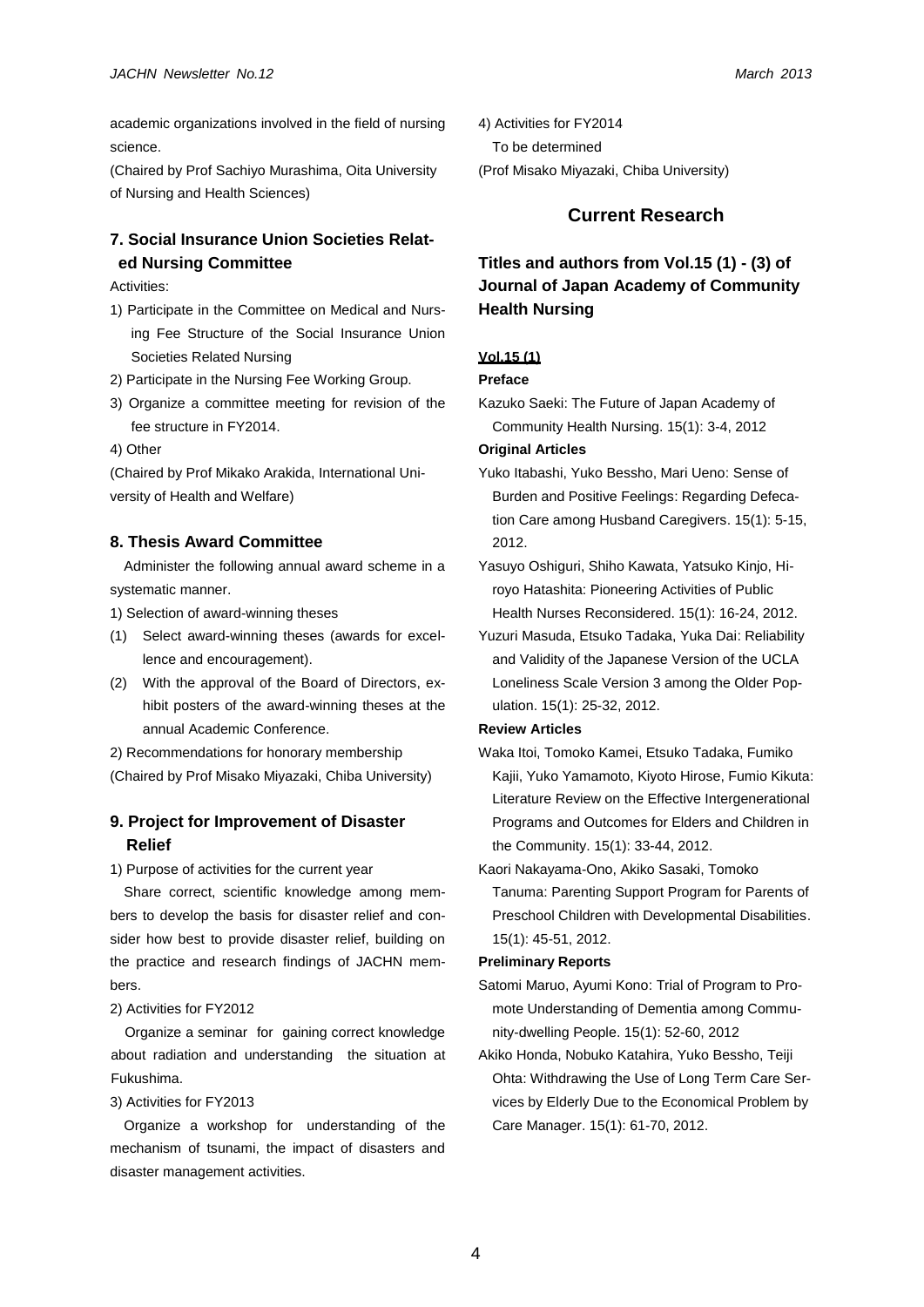- Yasuko Ishibashi, Akiko Miki: Relationship between the Burden of Overwork and the Mental Health of Architects. 15(1): 71-78, 2012.
- Yuki Imamatsu, Noriko Sato, Misako Miyazaki: The Process of Health and Lifestyle Cognition Development among Community Activity Participants Considered to be at High Risk of Lifestyle-related Diseases. 15(1): 79-88, 2012.
- Ryuta Onishi, Shuhei Fukagawa, Nodoka Ishima, Reiko Sekine, Michiyo, Hirano, Kazuko Saeki: Development of Mutual Trust between Mothers of Newborns and Public Health Nurses during Newborn Home Visits. 15(1): 89-98, 2012.
- Akiko Sekine, Hiroshi Murayama, Atsuko Taguchi, Azusa Arimoto, Sachiyo Murashima: Dietary Habits and Needs for Support of Japanese Middle-aged Men in Rural Areas, Characterized by Marital Status. 15(1): 99-108, 2012.
- Akiko Kawamoto, Atsuko Taguchi, Yuki Kuwahara, Atsushi Matsunaga, Riho Iwasaki, Sachiyo Murashima: Contents of Individual Support Implemented by Cooperation between Neighbors and Public Health Nurses at Comprehensive Community Support Centers in Japan. 15(1): 109-118, 2012.
- Naomi Okada, Hisako Izumi, Michiko Matsubara, Kyoko Namikawa: Public Health Nurses' Support for Mothers to Join the Peer Support Groups. 15(1): 119-125, 2012.

#### **Informations**

- Gakuyo Matsui, Tsuruko Ono, Natsuko Sugano, Kae Fujii: Relationship between the Body Composition Assessment and Lifestyles in Community-dwelling Older Persons Who Visited "Town Health Care Room". 15(1): 126-132, 2012.
- Maki Kasai, Kayoko Kawahara: Review of Literature on Nonsmoking Support in Japan. 15(1): 133-143, 2012.
- Yasuko Toyoshima, Toko Imamura, Masakazu Washio, Kazumi Iyonaga: Education on Infection Control in Home Nursing for Nursing College Students. 15(1): 144-149, 2012.

# **The15th Annual Conference of Japan Academy of Community Health Nursing: Presidential Address**

Kiyomi Asahara: The Ethics of Everyday Practice in Community Health Nursing. 15(1): 150-156, 2012.

## **The 2nd Japan-Korea Joint Conference on Community Health Nursing: Keynote Speech**

Soon Nyoung Yun, Challenge and Innovation of Community: Based Nursing in Korea. 15(1): 157-160, 2012.

**Report of Future Planning Committee.** 15(1): 161-168, 2012.

## **Vol.15 (2)**

#### **Preface**

Sachiyo Murashima: Toward the Further Development of the Discipline of Community Health Nursing. 15(2): 5-6, 2012.

#### **Original Articles**

- Sanae Tomita, Kazuko Mitoku: The Health-related QOL of Late Middle-aged Public Assistance Recipients and Related Factors. 15(2): 7-17, 2012.
- Keiko Takigami, Etsuko Tadaka, Yuka Dai: Development of the Needs Assessment Scale of Discharge Planning for People with Dementia. 15(2): 18-26, 2012.
- Mari Okada, Reiko Okamoto, Keiko Koide, Saori Iwamoto: Performance of Participants in a Learning Outcome Creation Program to Enhance the Competencies of Specified Health Guidance Providers. 15(2): 27-37, 2012.

#### **Preliminary Reports**

- Emi Fukada, Waka Itoi, Etsuko Tadaka, Yuka Dai, Chie Kawahara, Rie Taguchi,Yuki Imamatsu: Expert Home Visiting Nurse's Support for the Patient with Tracheotomy Intermittent Positive Pressure Ventilation to Continue Home Medical Care. 15(2): 38-45, 2012.
- Miki Marutani: The Support Skills Provided by Public Health Nurses to Assist Residents Living in Poverty in Welfare Centers. 15(2): 46-54, 2012.
- Yuko Mitsuhashi, Noriko Nishikido: Perceived Outcomes and Related Factors of the Collaboration with Occupational Health Services by Public Health Nurses Working for the Municipality. 15(2): 55-63, 2012.
- Yuki Ohashi, Izumi Watai, Sachiyo Murashima: Intention of Obtaining Health Checkup among Middle-aged Non-attendees with National Health Insurance. 15(2): 64-72, 2012.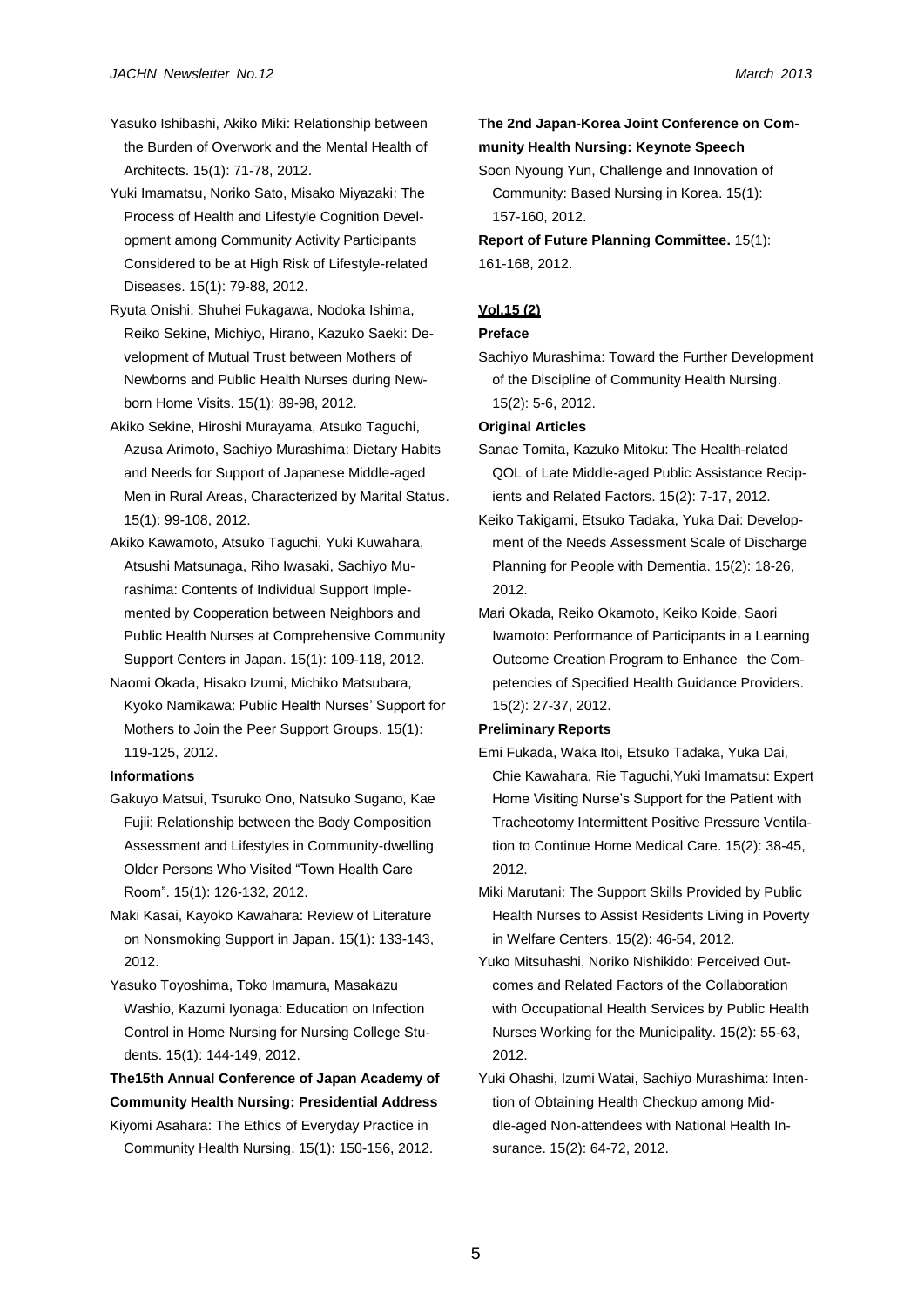- Masako Yumoto, Etuko Sato: Factors Influencing Spirituality Based on the Spirituality Rating Scale (SRS). 15(2):73-80, 2012.
- Hiroyuki Konno, Kyoko Sugawara, Junko Goto: Characteristics of General Clerical Workers Able to Use a Pedometer Continuously. 15(2):81-88, 2012.

#### **Community Health Nursing Reports**

- Takako Miyata, Kazuko Saeki: Impact on Participants of Support Group for Families Who Suffered from Higher Brain Dysfunction at A Health Center. 15(2): 89-96, 2012.
- Makiko Martinez, Hiroyo Hatashita, Shiho Kawata, Yatsuko Kinjyo, Naoko Uemura: Peruvian Women Who Came to Japan as Guest Workers. 15(2): 97-106, 2012.

#### **Information**

Yasuko Toyoshima, Masakazu Washio: Factors for Providing Psychiatric Home Visiting Nursing Service. 15(2): 107-113, 2012.

## **Vol.15 (3)**

#### **Preface**

Etsuko Tadaka: Toward the Further Development of the Original Scholarship of Community Health Nursing. 15(3): 3, 2013.

## **Preliminary Reports**

- Etsuko Tadaka, Ayumi Kono, Yuuko Kunii, Fumiko Okamoto, Noriko Yamamoto: Qualitative Descriptive Study on Issues of Social Isolation of Older Men Living Alone in an Urban Area. 15(3): 4-11, 2013.
- Ayako Ide-Okochi, Kazumi Fujimura: Sufferings Derived from Social Relations and the Process toward Symbiotic Society Experienced among Persons with Cervical Spinal Cord Injury. 15(3): 12-22, 2013.
- Rie Akiba, Rie Hakamada-Taguchi, Chie Kawahara, Yuki Imamatsu, Waka Itoi, Yuka Dai,Etsuko Tadaka: Development Process of Lonely Primiparae's Interpersonal Relationship with Neighbors. 15(3): 23-31, 2013.
- Rie Tsuboi, Mitue Iida, Manami Osawa, Miyako Hara, Motoi Saito: Dilemmas of Municipal Public Health Nurses in the Welfare Sector Who Provide Individual Support to Psychiatric Patients. 15(3): 32-40, 2013.

Kaori Nakayama-Ono, Akiko Sasaki, Tomoko Tanuma, Kumiko Morita: Efficacy of Individualized Parent Training Program for Parents of Pre-kindergarten Children with Developmental Disability. 15(3): 43-50, 2013.

#### **Community Health Nursing Reports**

Yukari Hoshita, Reiko Okamoto: Implementation and Effectiveness of a Learning Outcome Creation Program to Improve the Explanation Skills of Local Government Public Health Nurses (PHN). 15(3): 51-62, 2013.

## **Information**

- Tomoko Yamabe, Etsuko Tadaka, Yuka Dai, Chie Kawahara, Rie Hakamada-Taguchi,Yuki Imamatsu: A Qualitative Study on Safe Community for School Children Living in an Urban Area. 15(3): 63-69, 2013.
- Nobuko Katahira, Aya Fujikawa, Akiko Honda, Mari Ueno, Hideko Kitaoka, Tsukiko Watanabe, Seiko Hirokawa: The Effects and Issues of Cooperation between a Group Home for the Elderly with Dementia and a Visiting Nurse Station. 15(3): 70-77, 2013.

#### **NEWS FROM JACHN**

15(3): 78-85, 2013.

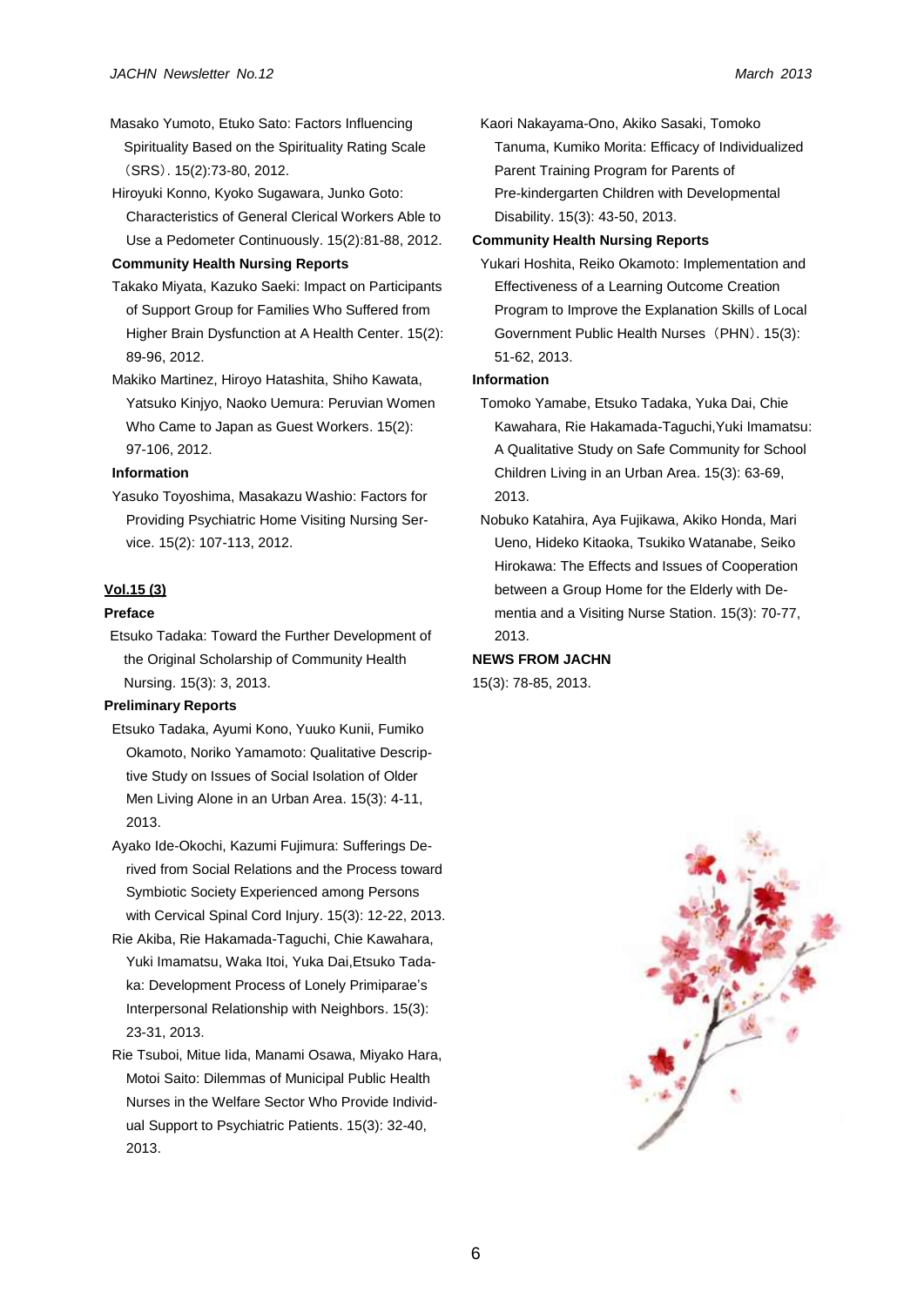# **Announcing the 16th Academic Conference of JACHN**

**Date:** August 3-4, 2013

**Venue:** Hotel Clement Tokushima (Tokushima City, Tokushima Prefecture)



**Chair Person:** Toshiko Tada, Community Health Nursing, Institute of Health Biosciences, University of Tokushima Graduate School

# **Greeting:**

The 16th Academic Conference of the Japan Academy of Community Health Nursing will be held on Saturday, August 3 and Sunday, August 4, 2013 at the Hotel Clement Tokushima.

Challenges facing society have intensified in recent years, caused by factors such as changing living conditions linked to population aging, issues related to lifestyle diseases and mental health, and the impact of disasters. Various people including public health nurses, midwives, clinical nurses, school nurses, certified social workers and office workers are tackling those challenges in local schools and workplaces, in the field of medical and livelihood support, and at government agencies. Other stakeholders, such as those involved in organizing community disaster prevention activities, health promoters, district welfare officers and incorporated non-profit organizations, are also using their ingenuity to build safer local communities. The theme of the 16th Academic Conference: "Harnessing the Power of People Helping People" underscores our desire to share the expertise and experience of all those people involved in community building. For this occasion, we are planning to organize lectures and symposia on this theme, as well as a poster exhibition showing community group initiatives and open lectures for the general public.

The four squares comprising the JACHN logo stand for administrative nursing, industrial nursing, school health nursing, and home nursing. We sincerely hope that the Academic Conference will help deepen mutual understanding among various stakeholders and mobilize their power in respective activities, in a joint effort with local residents to maintain a high-quality, fulfilling community life.

Shikoku will be hosting the first Academic Conference in 10 years, the very first conference to be held in Tokushima. Tokushima prefecture lies in a rich natural setting, with the Yoshino River (also known as *Shikoku Saburo*, one of the three greatest rivers in Japan) flowing at the center, Naruto Strait on the east, and the Pacific Ocean to the south. Tokushima is also the home of the famous Awa Dance Festival and the first of the 88 temples for the Shikoku Pilgrimage, with the cultural tradition of providing alms, or *osettai*, to the pilgrims (*o-henro-san*).

We invite you to participate in this Academic Conference of lively presentations and discussions, and to spend a relaxing weekend here in Tokushima. We look forward to meeting many of you at the conference.